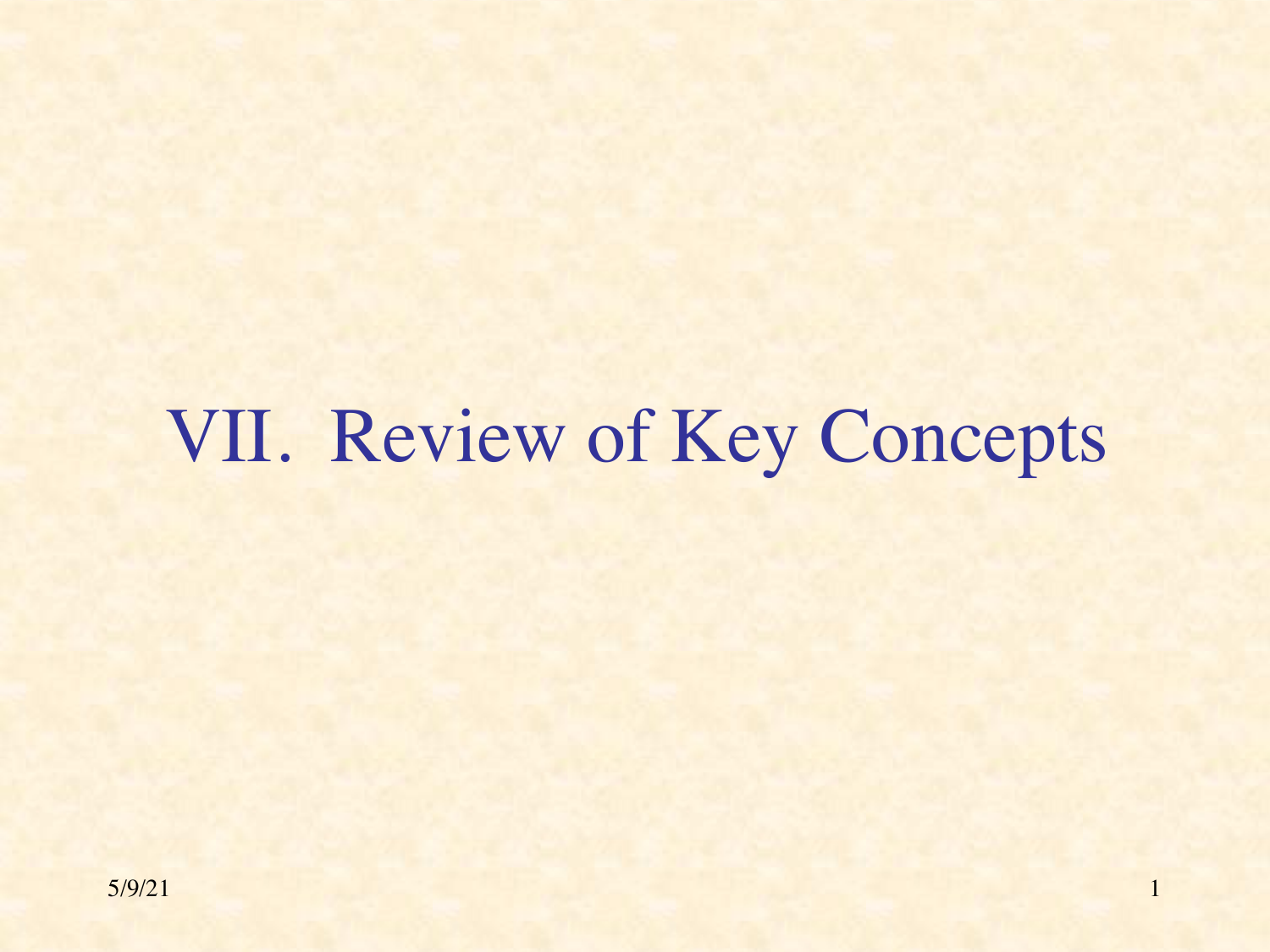### Natural Computation

- Tolerance to noise, error, faults, damage
- Generality of response
- Flexible response to novelty
- Adaptability
- Real-time response
- Optimality is secondary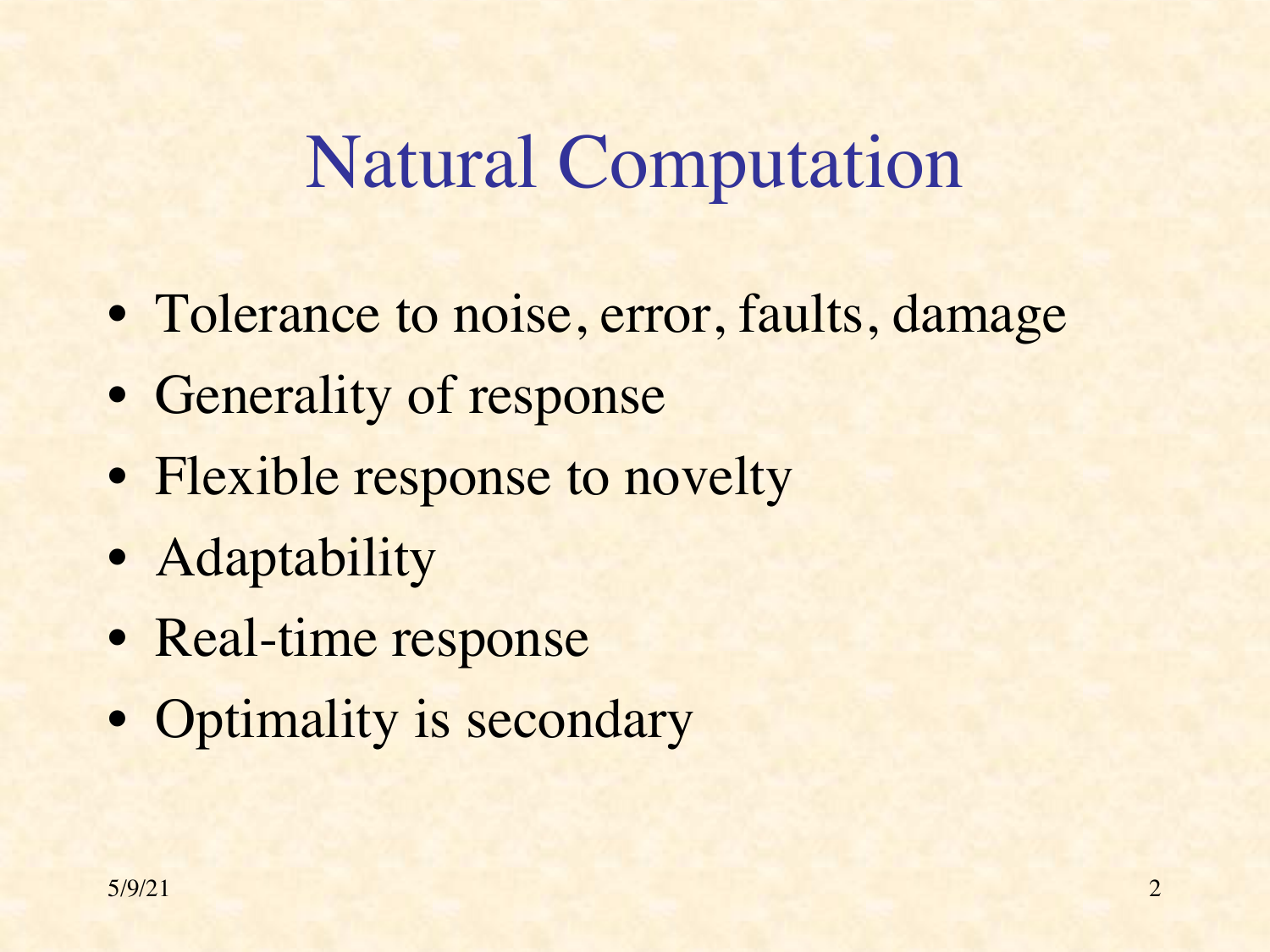### Attractors

- Classes
	- point attractor
	- cyclic attractor
	- chaotic attractor
- Basin of attraction
- Imprinted patterns as attractors
	- pattern restoration, completion, generalization, association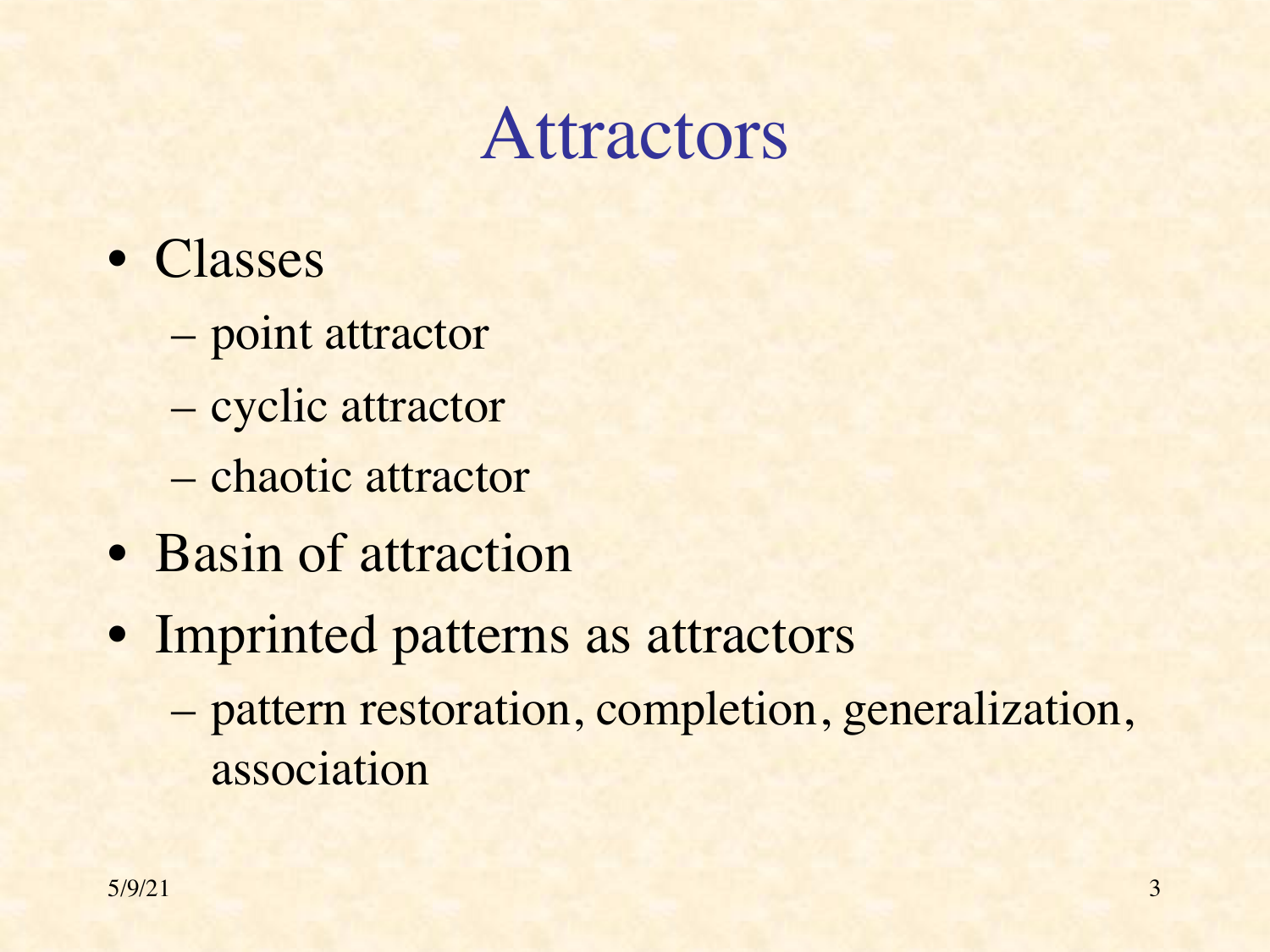# Wolfram's Classes

- Class I: point
- Class II: cyclic
- Class III: chaotic
- Class IV: complex (edge of chaos)
	- persistent state maintenance
	- bounded cyclic activity
	- global coordination of control & information
	- order for free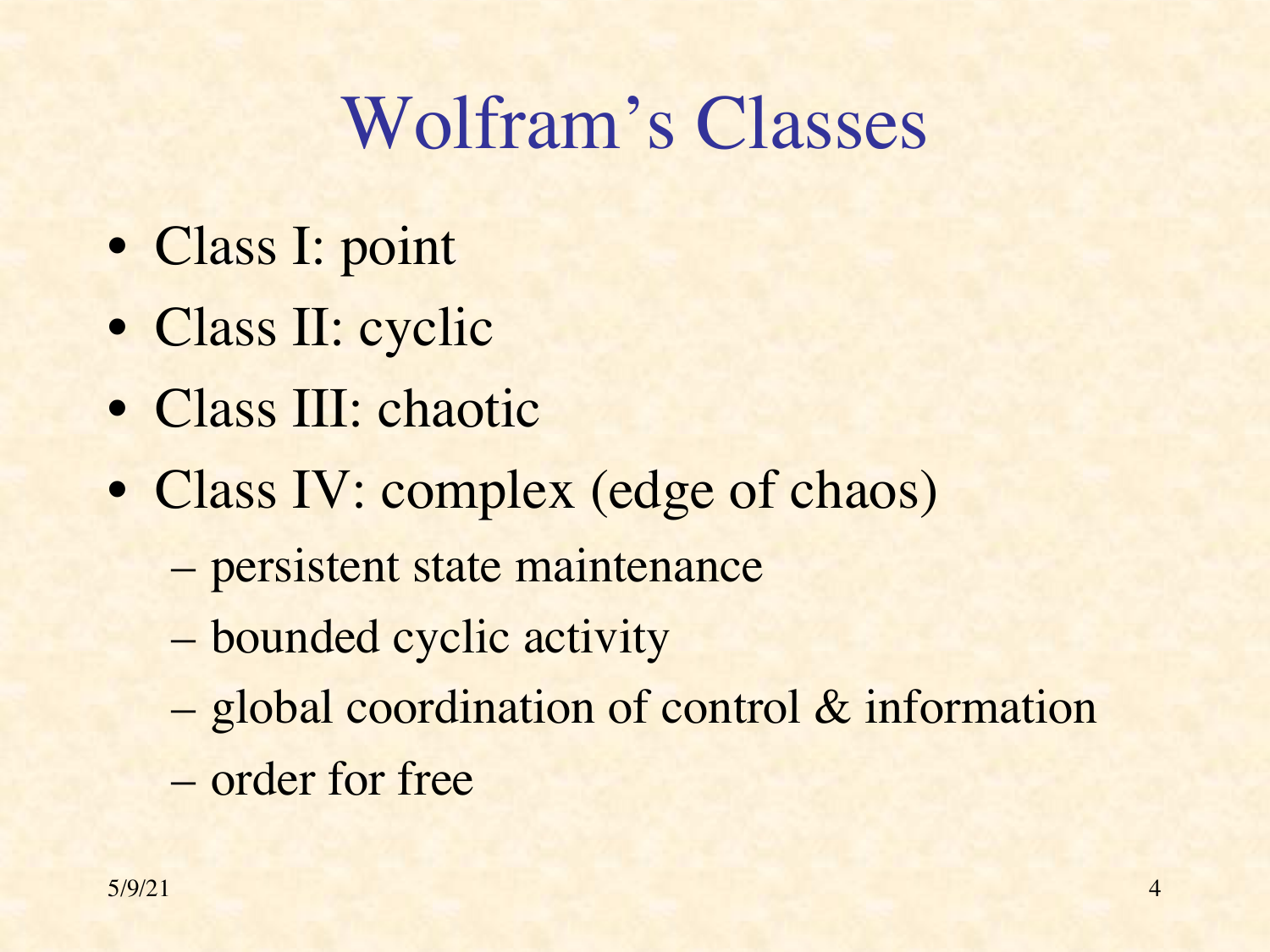# Energy / Fitness Surface

- Descent on energy surface / ascent on fitness surface
- Lyapunov theorem to prove asymptotic stability / convergence
- Soft constraint satisfaction / relaxation
- Gradient (steepest) ascent / descent
- Adaptation & credit assignment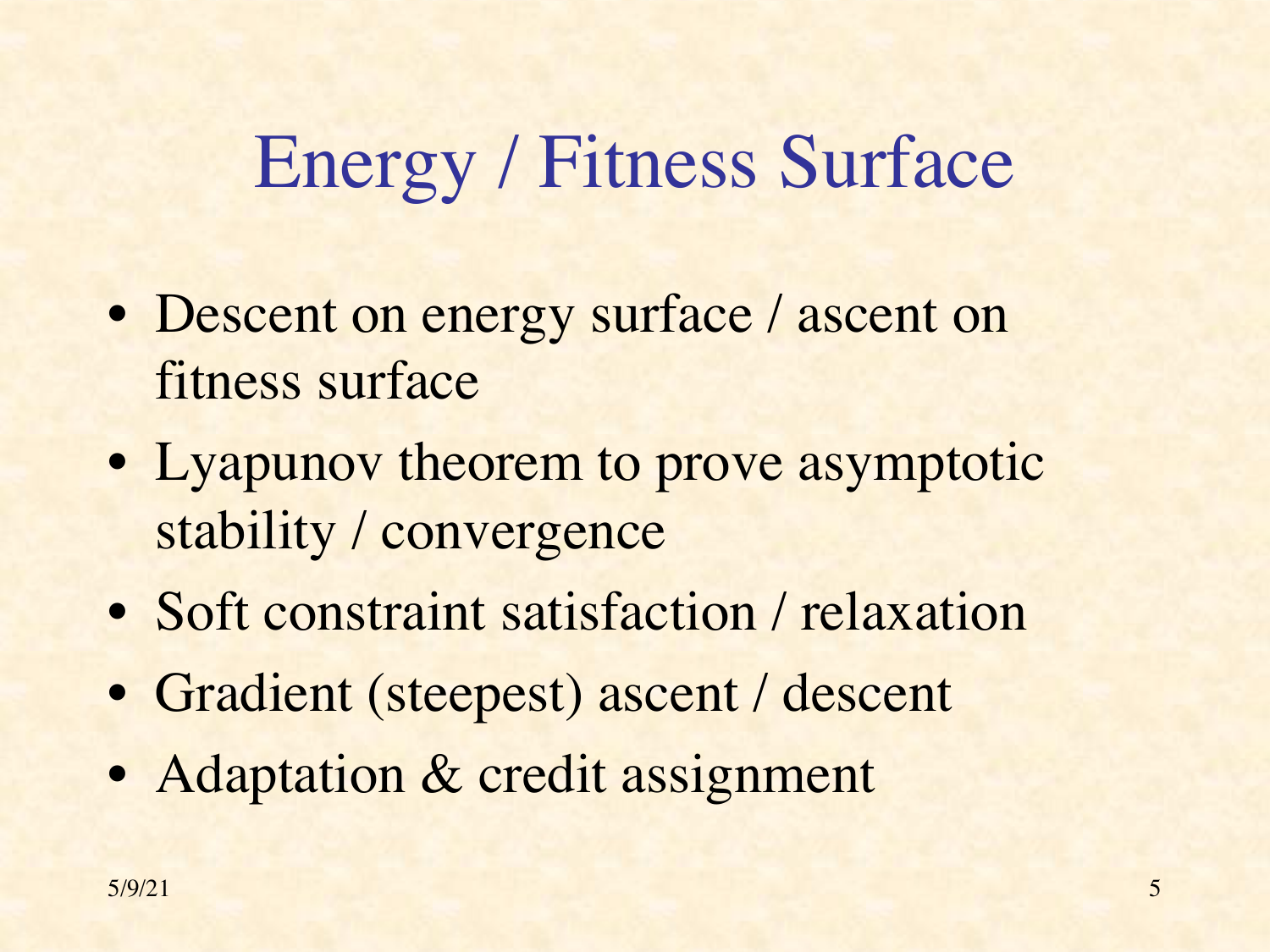## Complex Systems

- Many interacting elements
- Local vs. global order: entropy
- Scale (space, time)
- Phase space
- Difficult to understand
- Open systems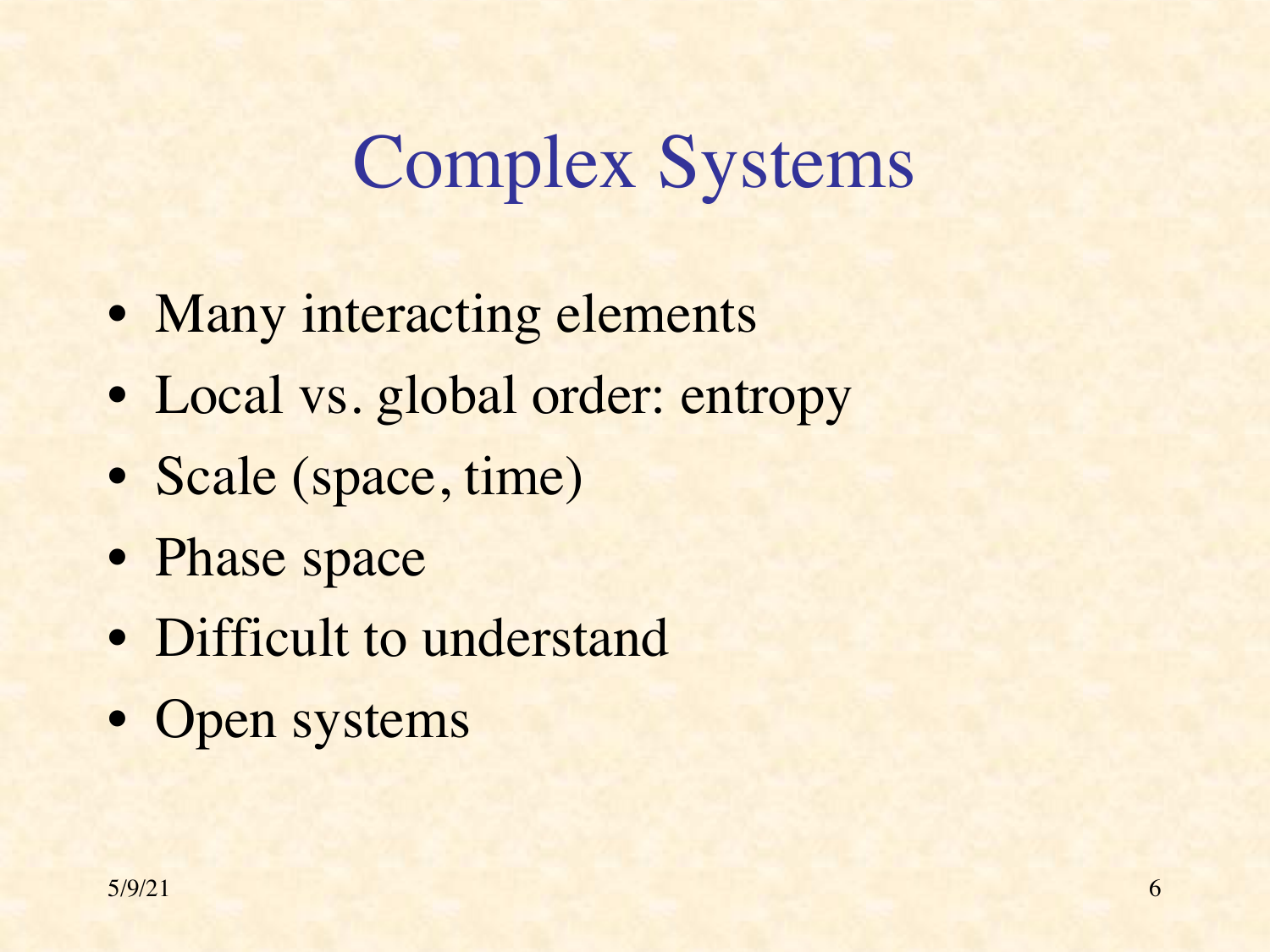### Many Interacting Elements

- Massively parallel
- Distributed information storage & processing
- Diversity
	- avoids premature convergence
	- avoids inflexibility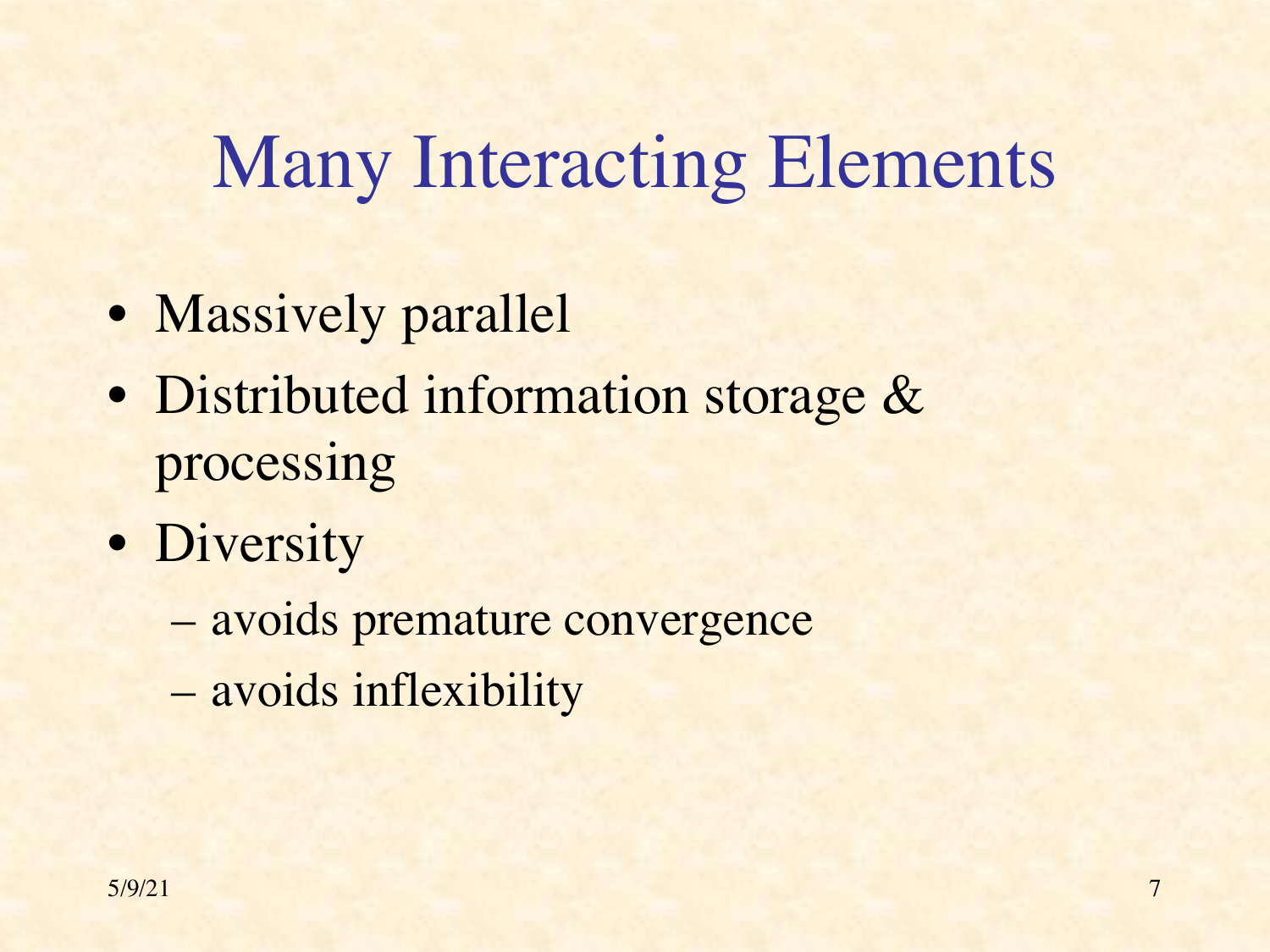# Complementary Interactions

- Positive feedback / negative feedback
- Amplification / stabilization
- Activation / inhibition
- Cooperation / competition
- Positive / negative correlation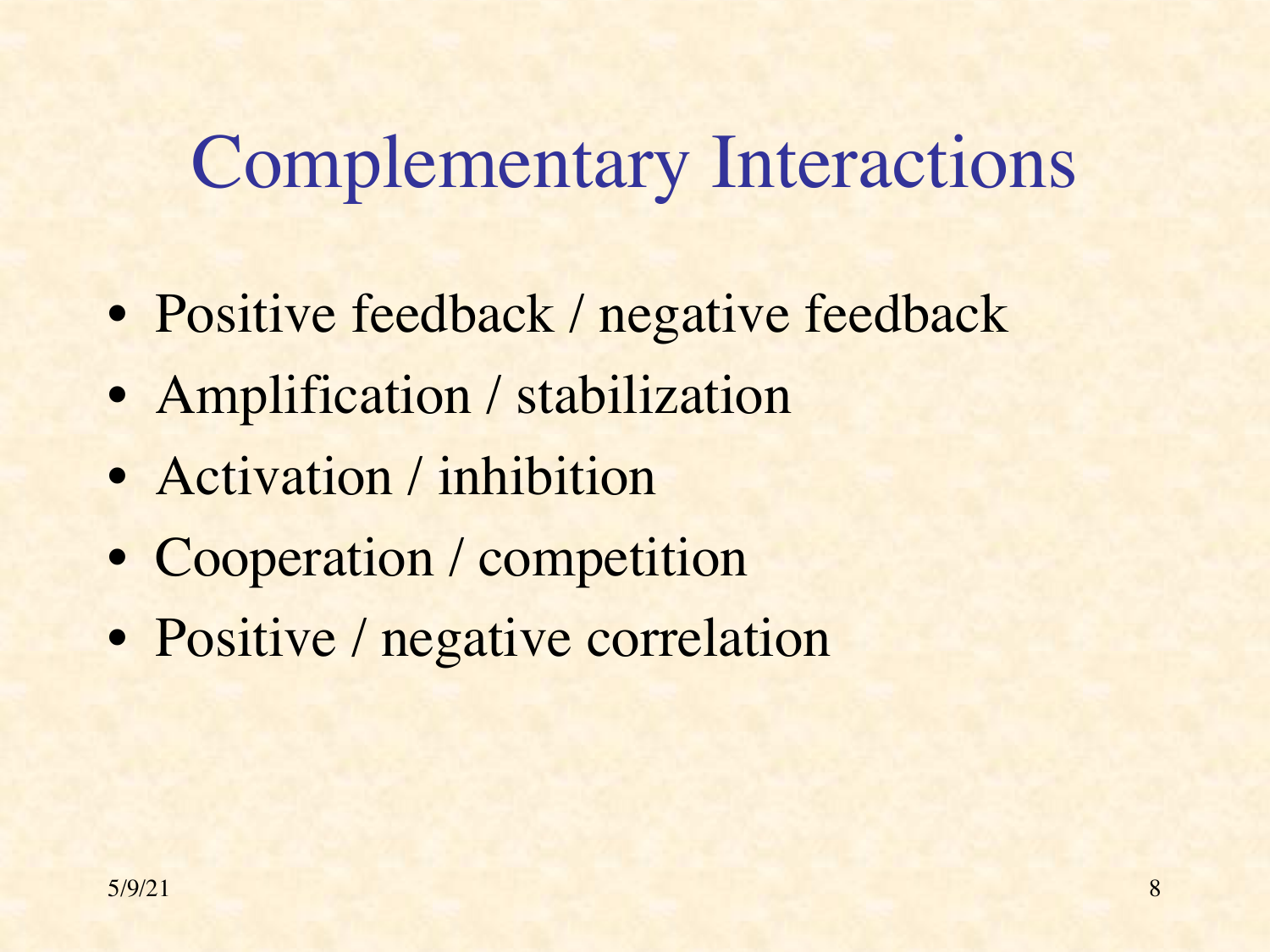#### Biased Randomness

- Exploration vs. exploitation
- Blind variation & selective retention
- Innovation vs. incremental improvement
- Pseudo-temperature
- Diffusion
- Mixed strategies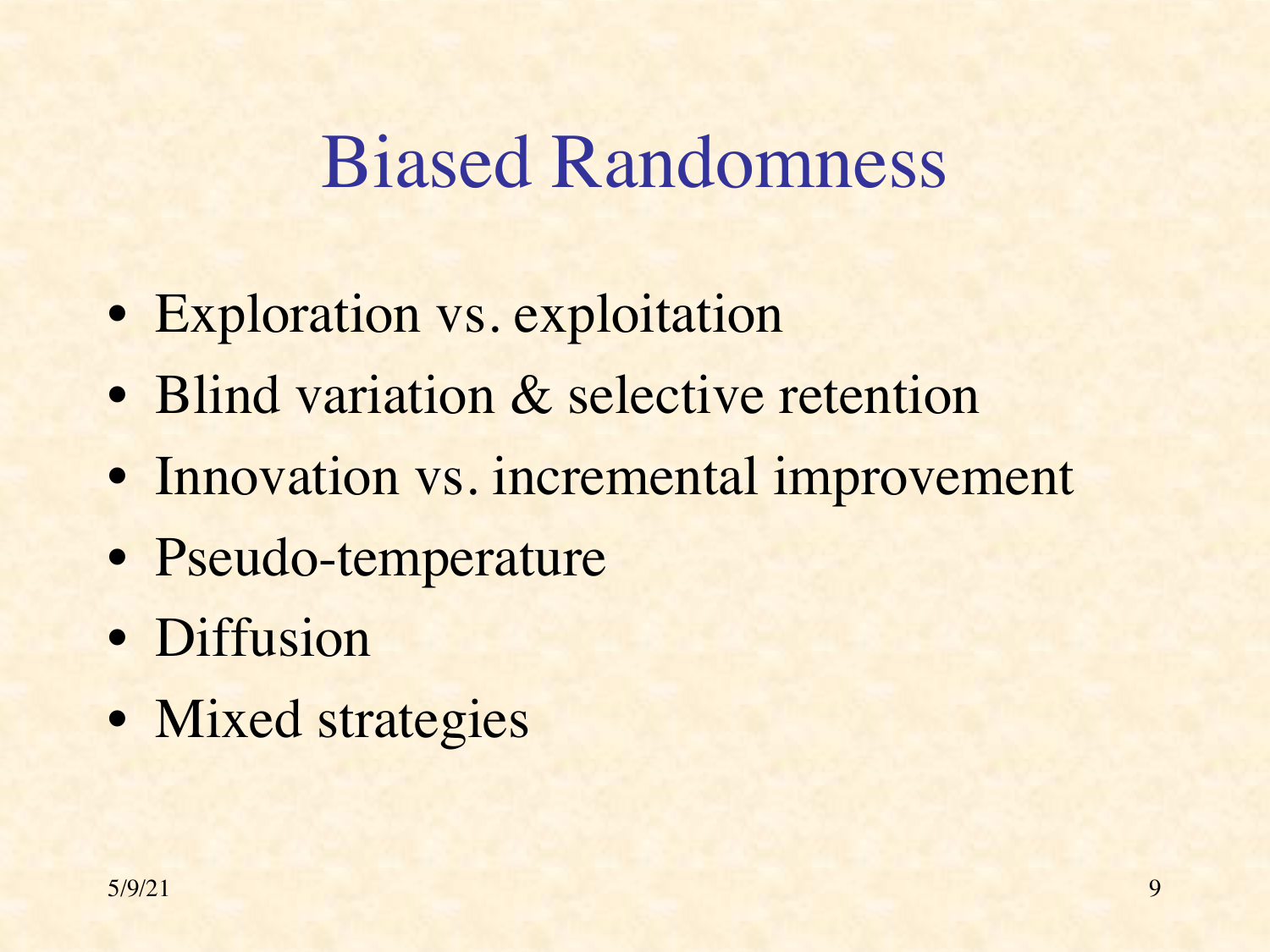#### Pattern Formation

- Excitable media
- Amplification of random fluctuations
- Symmetry breaking
- Specific difference vs. generic identity
- Automatically adaptive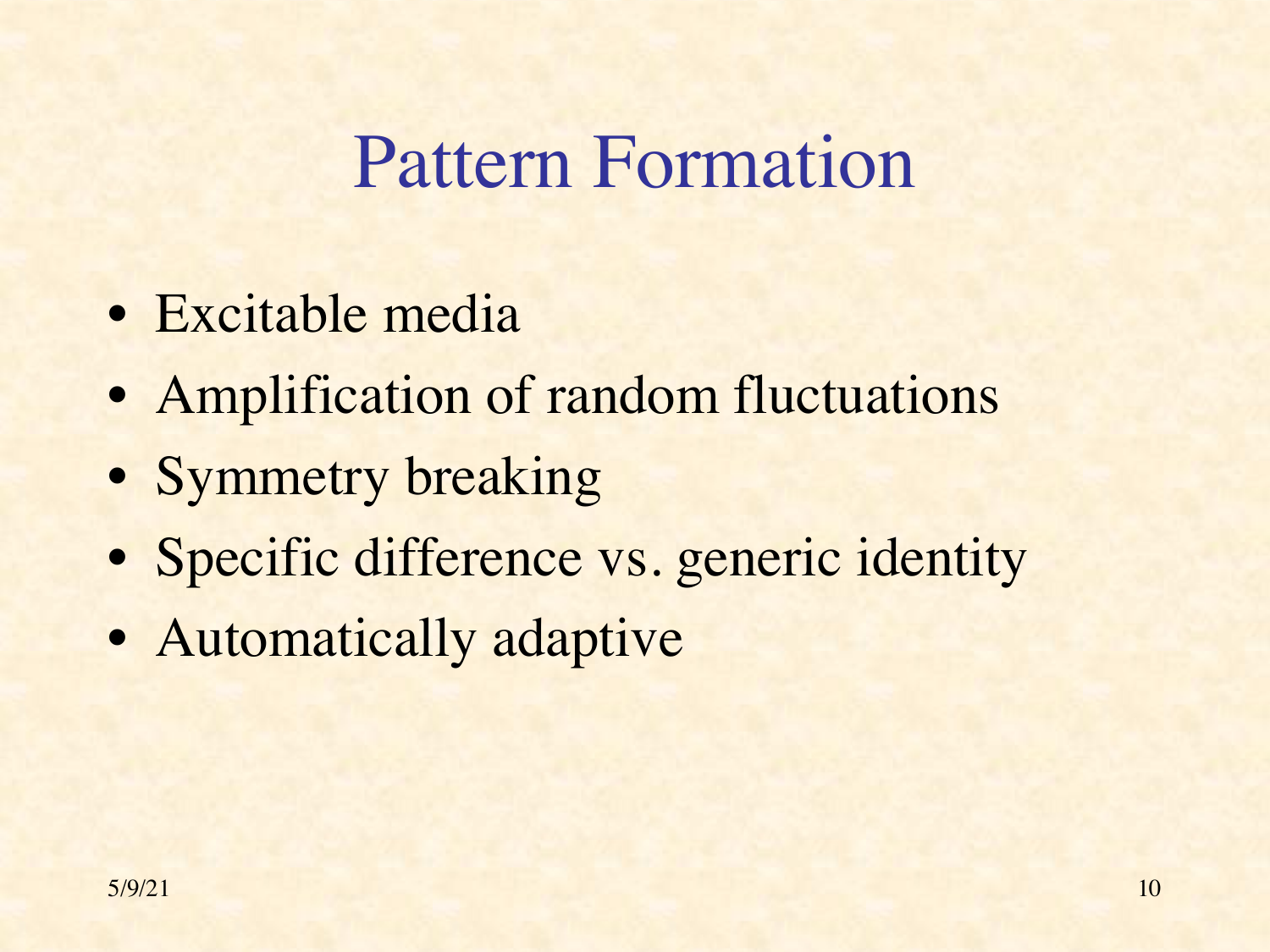# Emergence & Self-Organization

- Microdecisions lead to macrobehavior
- Circular causality (macro / micro feedback)
- Coevolution
	- predator/prey, Red Queen effect
	- gene/culture, niche construction, Baldwin effect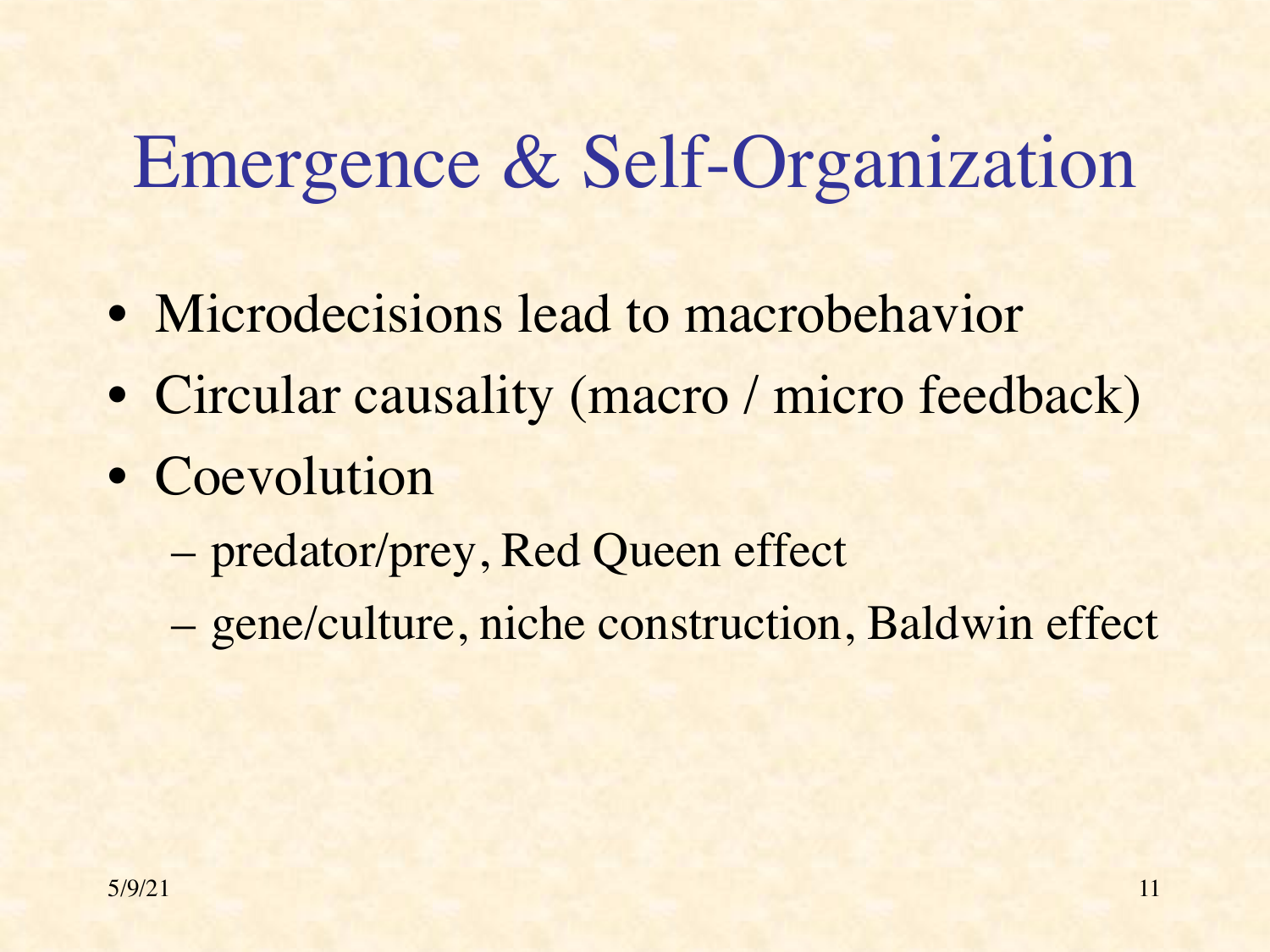# Stigmergy

- Continuous (quantitative)
- Discrete (qualitative)
- Coordinated algorithm
	- non-conflicting
	- sequentially linked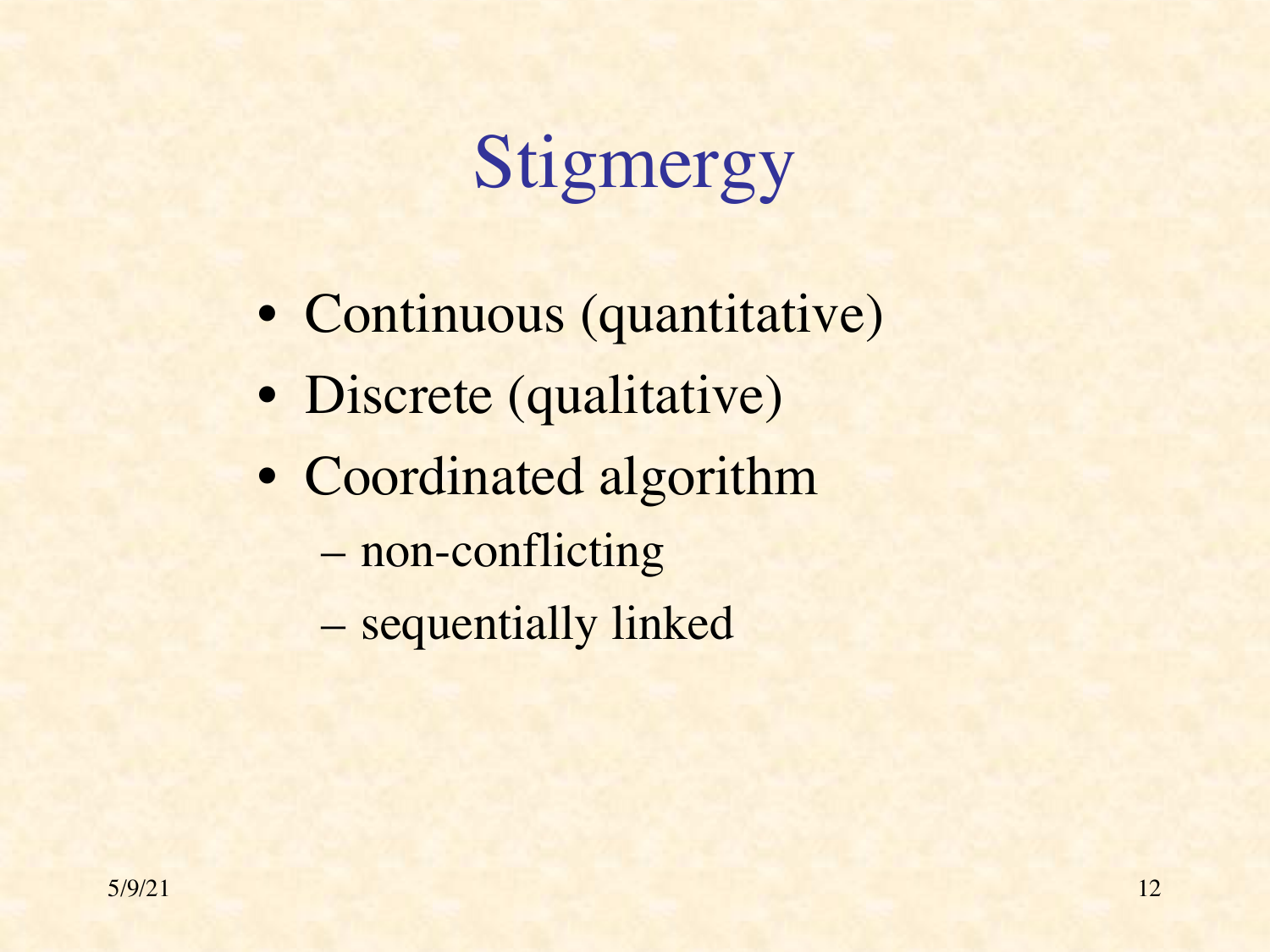### Emergent Control

- Stigmergy
- Entrainment (distributed synchronization)
- Coordinated movement
	- through attraction, repulsion, local alignment
	- in concrete or abstract space
- Cooperative strategies – nice & forgiving, but reciprocal – evolutionarily stable strategy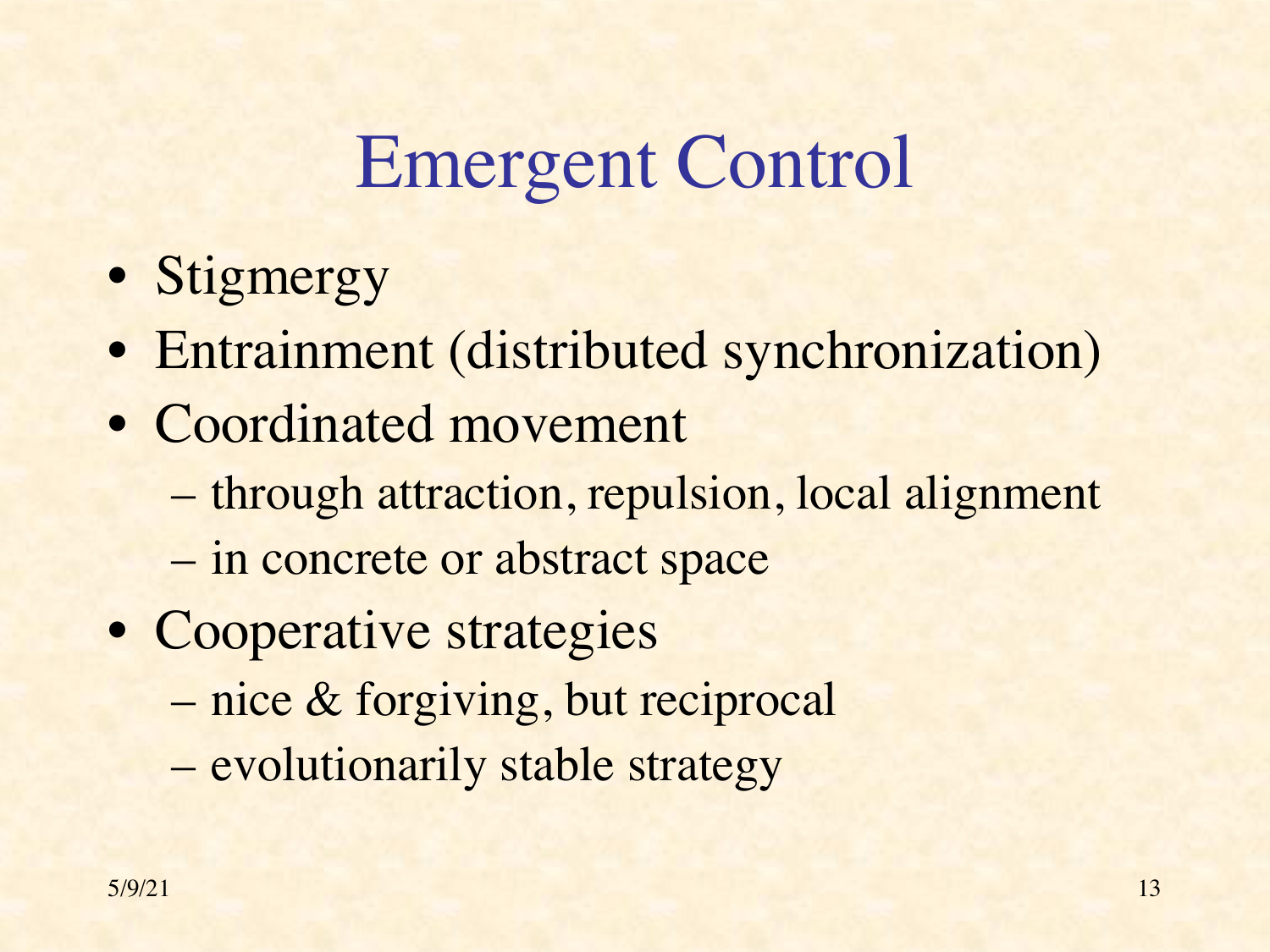Doing Research in Bio-inspired Computation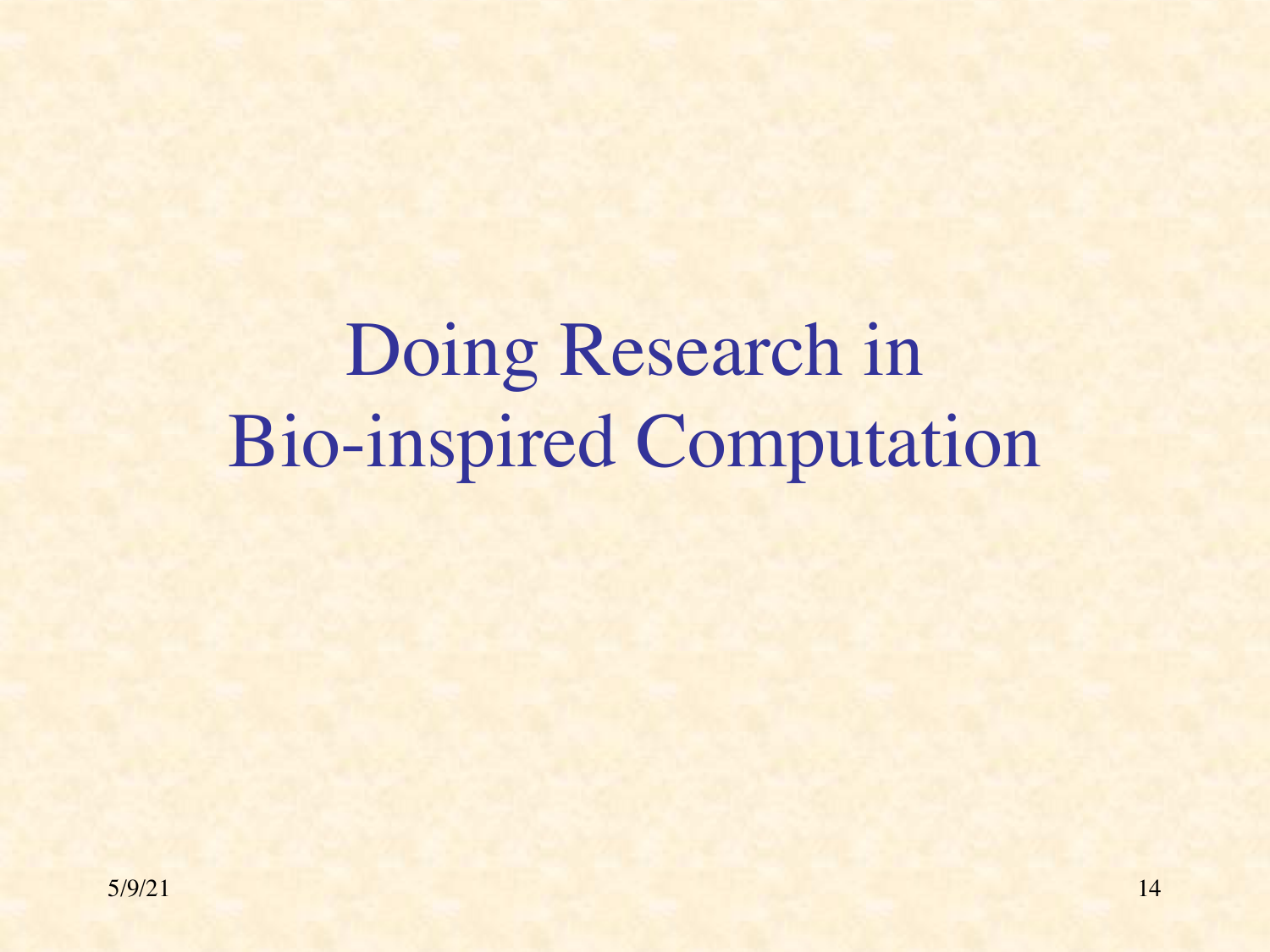# Keeping Abreast of Research

- An interdisciplinary field, so it's not sufficient to read just computing journals
- General science: to keep abreast of potentially relevant research
- Complex systems: integrative and overarching research
- Specific bio-inspired journals: neural networks, cognitive science, evolutionary computing, artificial life, swarm intelligence, etc.
- There are more journals than you can read, so subscribe to science news feeds, etc.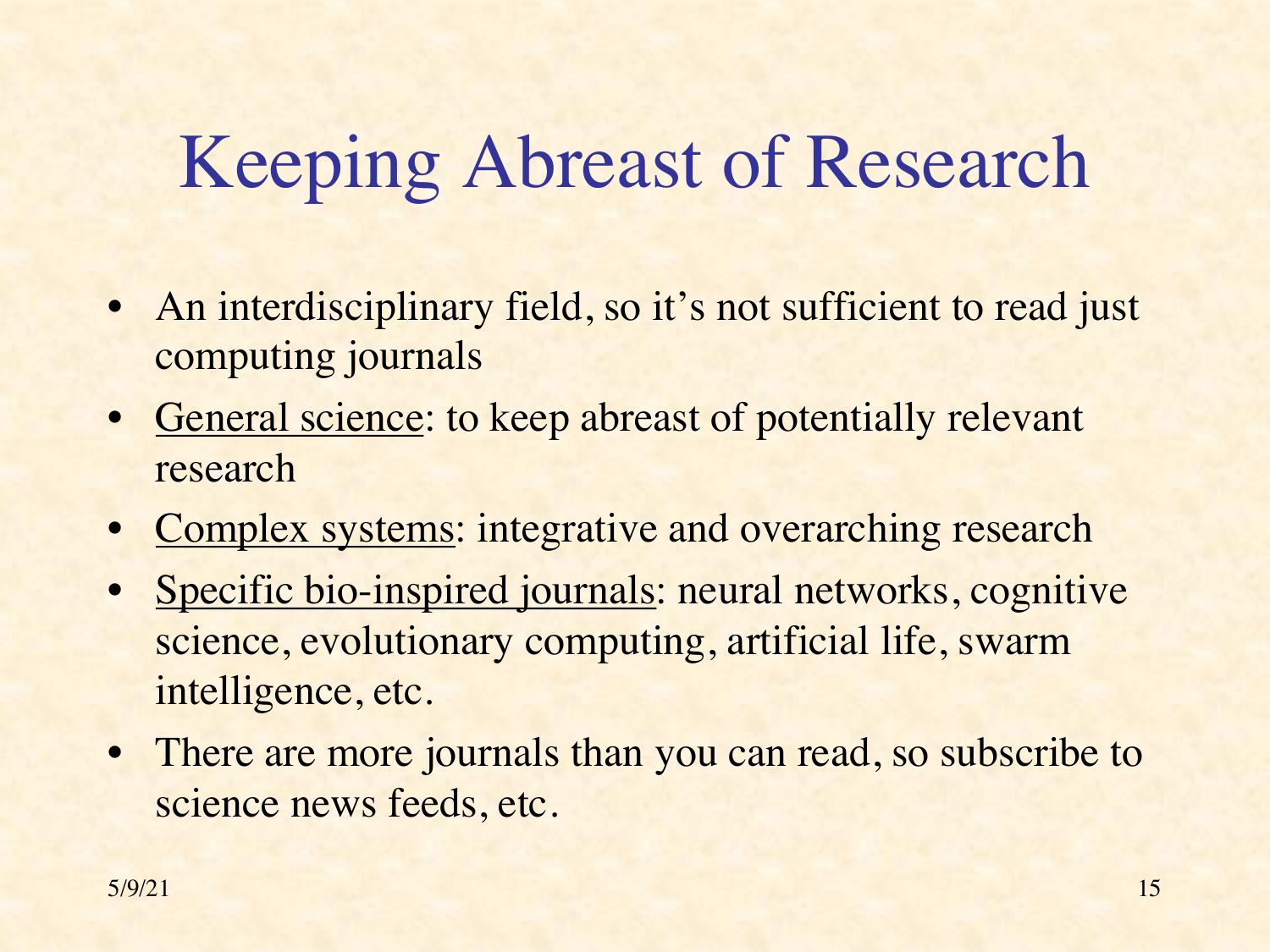# [General S](http://www.nature.com)cience Journals

- *Science* (AAAS)
	- via library you have full internet access
	- go to www.sciencemag.org for podcasts, webinars, etc.
- *Nature*
	- via the library you have full internet access
	- go to www.nature.com for podcasts, etc.
	- also *Nature Neuroscience, Nature Reviews Neuroscience*, etc.
- *Science News, Scientific American, Scientific American Mind*, etc.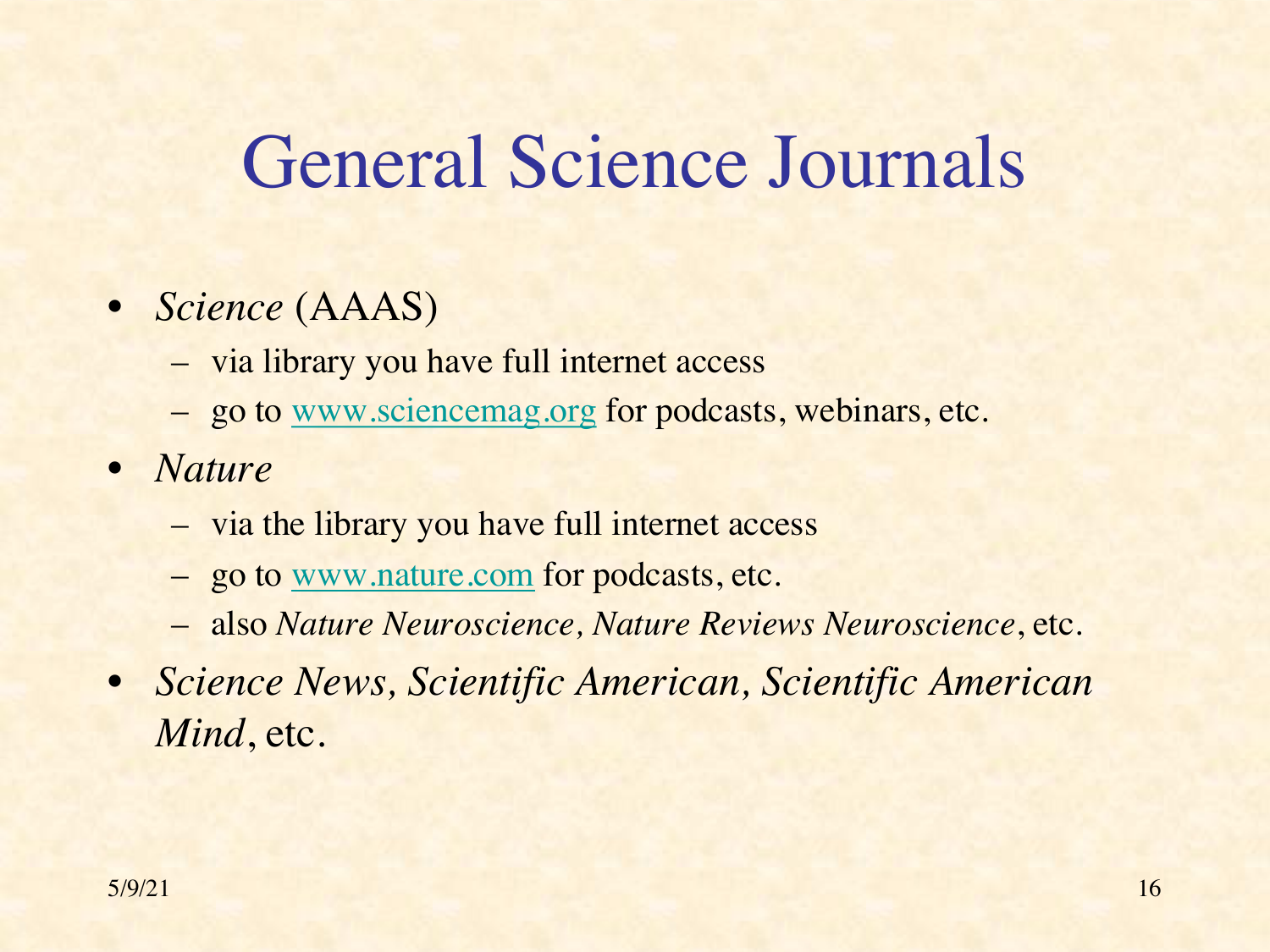Journals Especially Relevant to Bio-inspired Computing

- *Natural Computing*
- *Artificial Life*
- *Adaptive Behavior*
- *Int. Journ. Bio-inspired Computation*
- *Intl. Journ. of Unconventional Computing*
- many neural network journals
- *Physica D*
- *Advances in Complex Systems*
- *Biological Cybernetics*
- *Complex Systems*  (Wolfram)
- *Intl. Journ. of Nanotechnology and Molecular Computation* (which I founded)